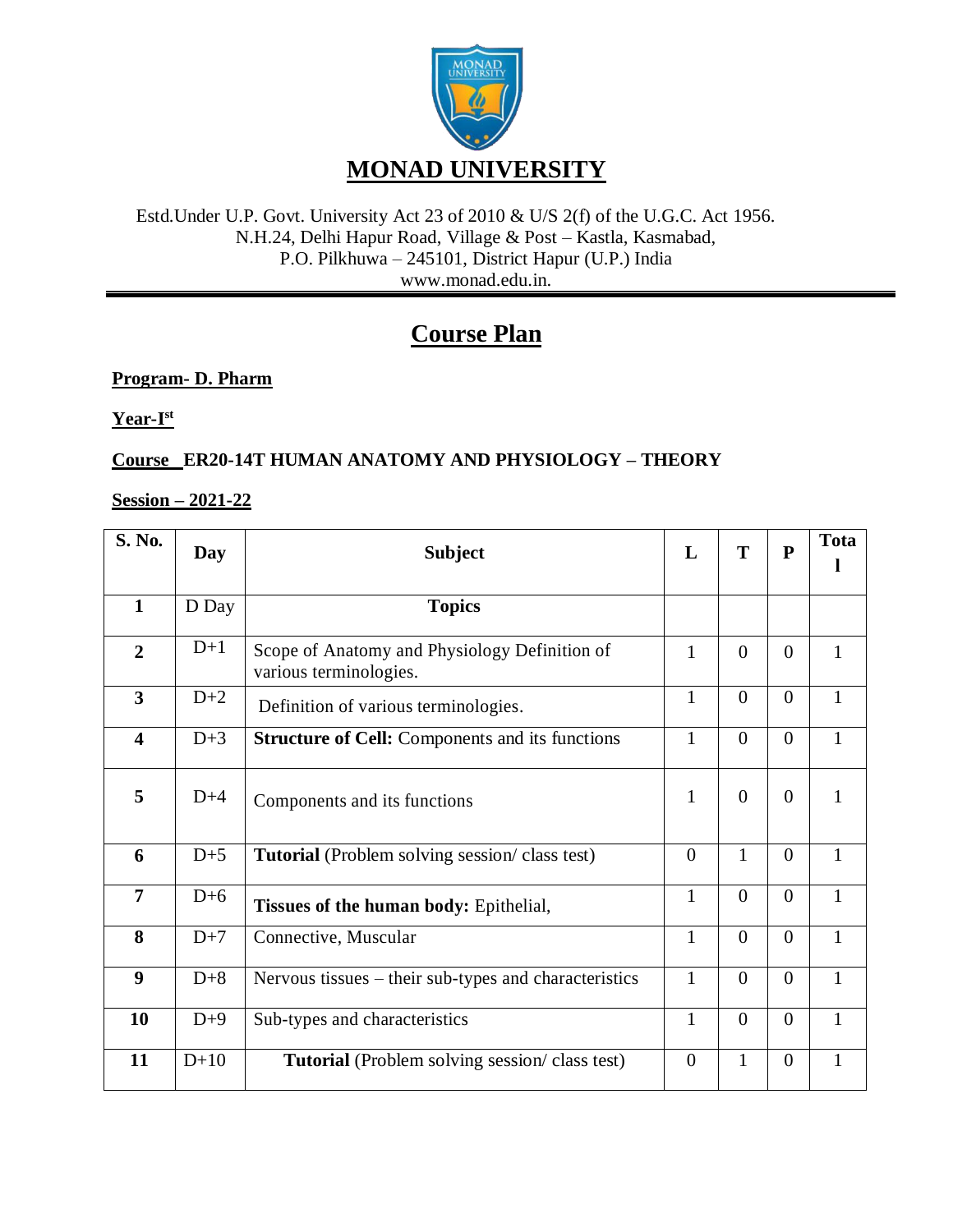|    |        | <b>TOTAL</b>                                                             | 8                | $\overline{2}$ | $\boldsymbol{0}$ | 10           |
|----|--------|--------------------------------------------------------------------------|------------------|----------------|------------------|--------------|
| 12 | $D+11$ | Osseous system: Structure of bones of axial and<br>appendicular skeleton | $\mathbf{1}$     | $\overline{0}$ | $\overline{0}$   | $\mathbf{1}$ |
| 13 | $D+12$ | Functions of bones of axial and appendicular skeleton                    | $\mathbf{1}$     | $\overline{0}$ | $\overline{0}$   | $\mathbf{1}$ |
| 14 | $D+13$ | Appendicular skeleton.                                                   | $\mathbf{1}$     | $\overline{0}$ | $\overline{0}$   | $\mathbf{1}$ |
| 15 | $D+14$ | Classification,                                                          | $\mathbf{1}$     | $\overline{0}$ | $\overline{0}$   | $\mathbf{1}$ |
| 16 | $D+15$ | Tutorial (Problem solving session/class test)                            | $\boldsymbol{0}$ | $\mathbf{1}$   | $\overline{0}$   | $\mathbf{1}$ |
| 17 | $D+16$ | Types and movements of joints,                                           | $\mathbf{1}$     | $\overline{0}$ | $\overline{0}$   | $\mathbf{1}$ |
| 18 | $D+17$ | disorders of joints.                                                     | $\mathbf{1}$     | $\overline{0}$ | $\overline{0}$   | $\mathbf{1}$ |
| 19 | $D+18$ | Haemopoietic system                                                      | $\mathbf{1}$     | $\overline{0}$ | $\boldsymbol{0}$ | $\mathbf{1}$ |
| 20 | $D+19$ | Composition and functions of blood                                       | $\mathbf{1}$     | $\overline{0}$ | $\overline{0}$   | $\mathbf{1}$ |
| 21 | $D+20$ | <b>Tutorial</b> (Problem solving session/class test)                     | $\overline{0}$   | $\mathbf{1}$   | $\overline{0}$   | $\mathbf{1}$ |
|    |        | <b>TOTAL</b>                                                             | 8                | $\overline{2}$ | $\bf{0}$         | 10           |
| 22 | $D+21$ | Process of Hemopoiesis                                                   | $\mathbf{1}$     | $\overline{0}$ | $\Omega$         |              |
| 23 | $D+22$ | Characteristics and functions of RBCs,                                   | $\mathbf{1}$     | $\overline{0}$ | $\overline{0}$   | $\mathbf{1}$ |
| 24 | $D+23$ | Characteristics and functions of WBCs, and platelets                     | $\mathbf{1}$     | $\overline{0}$ | $\overline{0}$   | $\mathbf{1}$ |
| 25 | $D+24$ | Characteristics and functions of platelets.                              | $\mathbf{1}$     | $\overline{0}$ | $\overline{0}$   | $\mathbf{1}$ |
| 26 | $D+25$ | <b>Tutorial</b> (Problem solving session/class test)                     | $\boldsymbol{0}$ | $\mathbf{1}$   | $\boldsymbol{0}$ | 1            |
| 27 | $D+26$ | Mechanism of Blood Clotting                                              | $\mathbf{1}$     | $\overline{0}$ | $\overline{0}$   | $\mathbf{1}$ |
| 28 | $D+27$ | Importance of Blood groups                                               | $\mathbf{1}$     | $\overline{0}$ | $\overline{0}$   | $\mathbf{1}$ |
| 29 | $D+28$ | Lymphatic system- Lymph and lymphatic system,                            | $\mathbf{1}$     | $\overline{0}$ | $\overline{0}$   | $\mathbf{1}$ |
| 30 | $D+29$ | composition, function and its formation.                                 | $\overline{0}$   | $\mathbf{1}$   | $\overline{0}$   | $\mathbf{1}$ |
| 31 | $D+30$ | <b>Tutorial</b> (Problem solving session/class test)                     | $\mathbf{1}$     | $\overline{0}$ | $\overline{0}$   |              |
|    |        | <b>TOTAL</b>                                                             | 8                | $\overline{2}$ | $\boldsymbol{0}$ | 10           |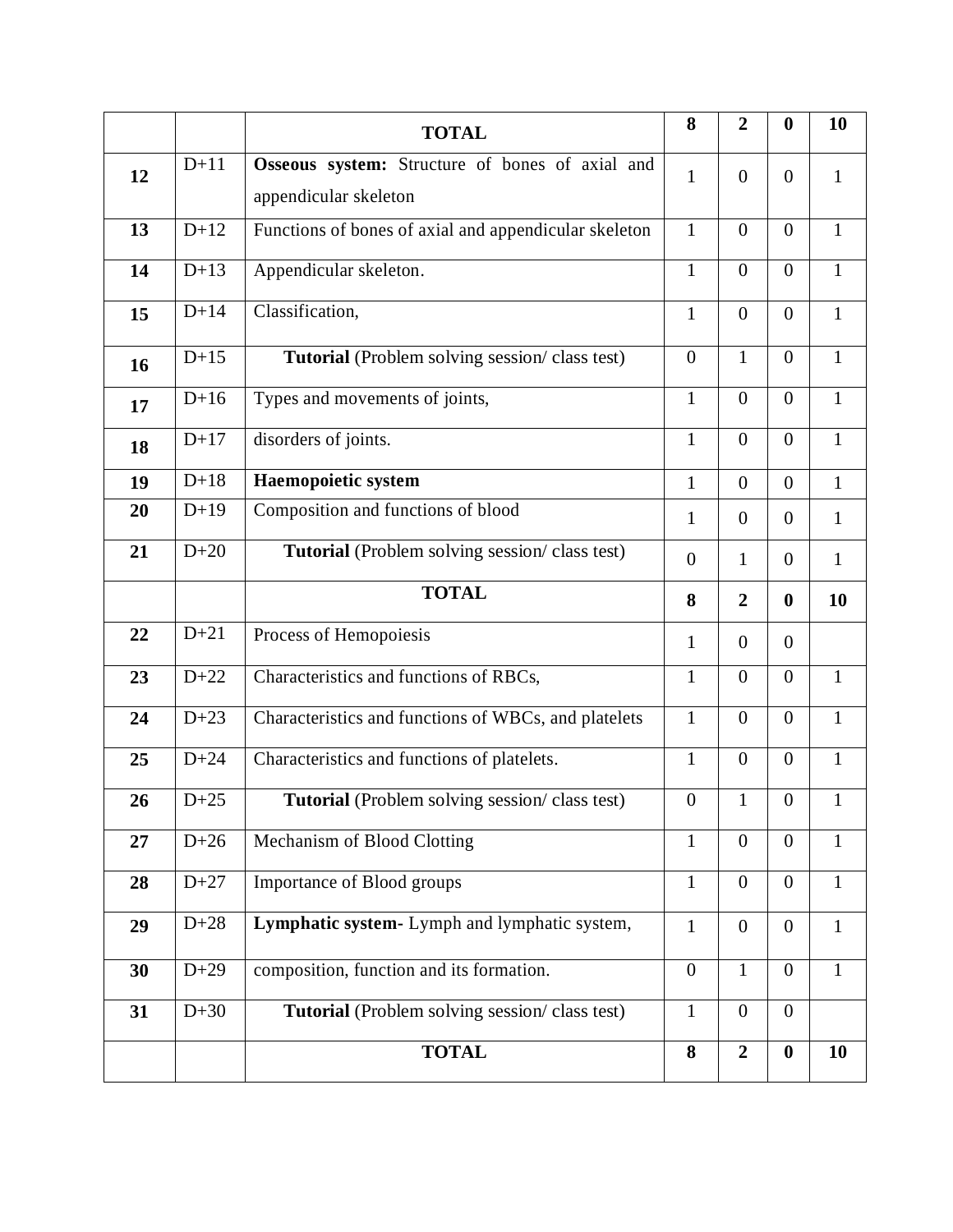| 32 | $D+31$ | Structure and functions of spleen and lymph node.               | $\mathbf{1}$     | $\boldsymbol{0}$ | $\overline{0}$   | 1            |
|----|--------|-----------------------------------------------------------------|------------------|------------------|------------------|--------------|
|    |        |                                                                 |                  |                  |                  |              |
| 33 | $D+32$ | Cardiovascular system                                           | $\mathbf{1}$     | $\overline{0}$   | $\overline{0}$   | $\mathbf{1}$ |
| 34 | $D+33$ | Anatomy and Physiology of heart                                 | $\mathbf{1}$     | $\boldsymbol{0}$ | $\overline{0}$   | $\mathbf{1}$ |
| 35 | $D+34$ | Blood vessels (Pulmonary, coronary and systemic<br>circulation) | $\mathbf{1}$     | $\overline{0}$   | $\overline{0}$   | $\mathbf{1}$ |
|    | $D+35$ | Tutorial (Problem solving session/class test)                   | $\overline{0}$   | $\mathbf{1}$     | $\bf{0}$         | $\mathbf{1}$ |
| 36 | $D+36$ | circulation (Pulmonary, coronary and systemic<br>circulation)   | $\mathbf{1}$     | $\boldsymbol{0}$ | $\overline{0}$   | $\mathbf{1}$ |
| 37 | $D+37$ | Cardiac cycle and Heart sounds,                                 | $\mathbf{1}$     | $\overline{0}$   | $\overline{0}$   | $\mathbf{1}$ |
| 38 | $D+38$ | <b>Basics of ECG</b>                                            | $\mathbf{1}$     | $\boldsymbol{0}$ | $\overline{0}$   | $\mathbf{1}$ |
| 39 | $D+39$ | Blood pressure and its regulation                               | $\mathbf{1}$     | $\overline{0}$   | $\overline{0}$   | $\mathbf{1}$ |
| 40 | $D+40$ | Tutorial (Problem solving session/class test)                   | $\overline{0}$   | $\mathbf{1}$     | $\overline{0}$   | $\mathbf{1}$ |
|    |        | <b>TOTAL</b>                                                    | 8                | $\overline{2}$   | $\bf{0}$         | 10           |
| 41 | $D+41$ | Blood pressure and its regulation.                              | $\mathbf{1}$     | $\overline{0}$   | $\overline{0}$   | $\mathbf{1}$ |
| 42 | $D+42$ | <b>Respiratory system</b>                                       | $\mathbf{1}$     | $\boldsymbol{0}$ | $\overline{0}$   | $\mathbf{1}$ |
| 43 | $D+43$ | Anatomy of respiratory organs and their functions.              | $\mathbf{1}$     | $\overline{0}$   | $\overline{0}$   | $\mathbf{1}$ |
| 44 | $D+44$ | Regulation, and Mechanism of respiration.                       | $\mathbf{1}$     | $\boldsymbol{0}$ | $\overline{0}$   | $\mathbf{1}$ |
| 45 | $D+45$ | Tutorial (Problem solving session/class test)                   | $\boldsymbol{0}$ | $\mathbf{1}$     | $\overline{0}$   | $\mathbf{1}$ |
| 46 | $D+46$ | Respiratory volumes and capacities - definitions                | $\mathbf{1}$     | $\boldsymbol{0}$ | $\overline{0}$   | 1            |
| 47 | $D+47$ | Digestive system                                                | $\mathbf{1}$     | $\boldsymbol{0}$ | $\overline{0}$   | $\mathbf{1}$ |
| 48 | $D+48$ | Anatomy and Physiology of the GIT                               | $\mathbf{1}$     | $\overline{0}$   | $\overline{0}$   | $\mathbf{1}$ |
| 49 | $D+49$ | Physiology of the GIT                                           | $\mathbf{1}$     | $\overline{0}$   | $\overline{0}$   | $\mathbf{1}$ |
| 50 | $D+50$ | Tutorial (Problem solving session/class test)                   | $\overline{0}$   | $\mathbf{1}$     | $\boldsymbol{0}$ | $\mathbf{1}$ |
|    |        | <b>TOTAL</b>                                                    | 8                | $\overline{2}$   | $\boldsymbol{0}$ | 10           |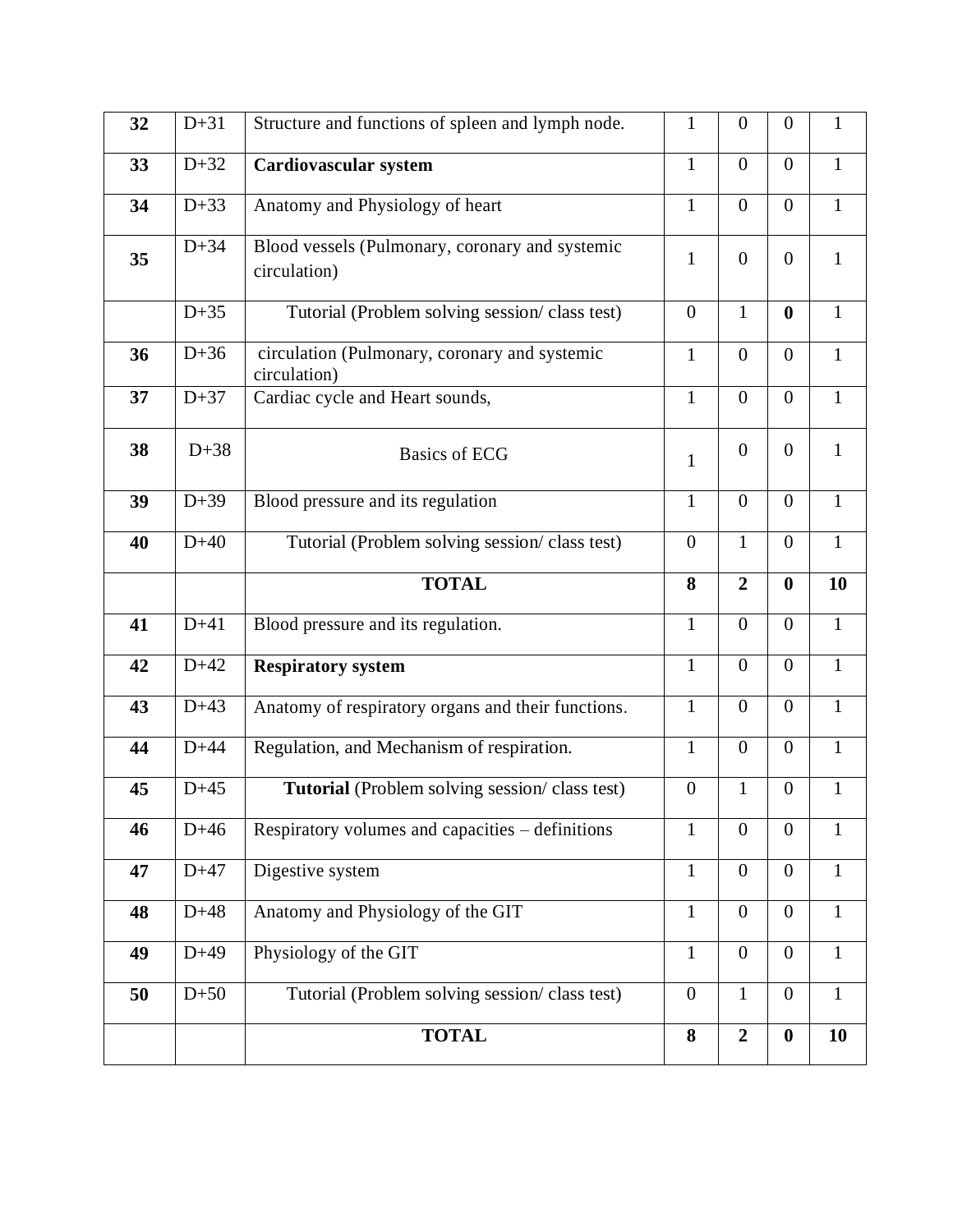| 51 | D Day  |                                                              |                |                |                |              |
|----|--------|--------------------------------------------------------------|----------------|----------------|----------------|--------------|
| 52 | $D+51$ | Anatomy and functions of accessory glands                    | $\mathbf{1}$   | $\overline{0}$ | $\overline{0}$ | $\mathbf{1}$ |
| 53 | $D+52$ | functions of accessory glands.                               | $\mathbf{1}$   | $\overline{0}$ | $\overline{0}$ | $\mathbf{1}$ |
| 54 | $D+53$ | Physiology of digestion and absorption                       | $\mathbf{1}$   | $\overline{0}$ | $\overline{0}$ | $\mathbf{1}$ |
| 55 | $D+54$ | Physiology of absorption.                                    | $\mathbf{1}$   | $\overline{0}$ | $\overline{0}$ | $\mathbf{1}$ |
| 56 | $D+55$ | Tutorial (Problem solving session/class test)                | $\mathbf{0}$   | $\mathbf{1}$   | $\overline{0}$ | $\mathbf{1}$ |
| 57 | $D+56$ | Skeletal muscles • Histology.                                | $\mathbf{1}$   | $\overline{0}$ | $\overline{0}$ | $\mathbf{1}$ |
| 58 | $D+57$ | Physiology of muscle contraction                             | $\mathbf{1}$   | $\theta$       | $\overline{0}$ | $\mathbf{1}$ |
| 59 | $D+58$ | Disorder of skeletal muscles                                 | $\mathbf{1}$   | $\overline{0}$ | $\overline{0}$ | $\mathbf{1}$ |
| 60 | $D+59$ | Nervous system                                               | $\mathbf{1}$   | $\overline{0}$ | $\overline{0}$ | $\mathbf{1}$ |
| 61 | $D+60$ | Tutorial (Problem solving session/class test)                | $\mathbf{0}$   | $\mathbf{1}$   | $\overline{0}$ | $\mathbf{1}$ |
|    |        |                                                              |                |                |                |              |
|    |        | <b>TOTAL</b>                                                 | 8              | $\overline{2}$ | $\bf{0}$       | 10           |
| 62 | $D+61$ | Classification of nervous system                             | $\mathbf{1}$   | $\overline{0}$ | $\overline{0}$ | $\mathbf{1}$ |
| 63 | $D+62$ | Anatomy and physiology of cerebrum, cerebellum,<br>mid brain | $\mathbf{1}$   | $\overline{0}$ | $\overline{0}$ | $\mathbf{1}$ |
| 64 | $D+63$ | Anatomy and physiology mid brain.                            | $\mathbf{1}$   | $\overline{0}$ | $\overline{0}$ | $\mathbf{1}$ |
| 65 | $D+64$ | Function of hypothalamus,                                    | $\mathbf{1}$   | $\overline{0}$ | $\overline{0}$ | $\mathbf{1}$ |
| 66 | $D+65$ | Tutorial (Problem solving session/class test)                | $\overline{0}$ | $\mathbf{1}$   | $\overline{0}$ | $\mathbf{1}$ |
| 67 | $D+66$ | medulla oblongata and basal ganglia.                         | $\mathbf{1}$   | $\overline{0}$ | $\overline{0}$ | $\mathbf{1}$ |
| 68 | $D+67$ | Spinal cord-structure and reflexes                           | $\mathbf{1}$   | $\overline{0}$ | $\overline{0}$ | $\mathbf{1}$ |
| 69 | $D+68$ | Names and functions of cranial nerves.                       | $\mathbf{1}$   | $\overline{0}$ | $\overline{0}$ | $\mathbf{1}$ |
| 70 | $D+69$ | Anatomy and physiology of sympathetic                        | $\mathbf{1}$   | $\overline{0}$ | $\overline{0}$ | 1            |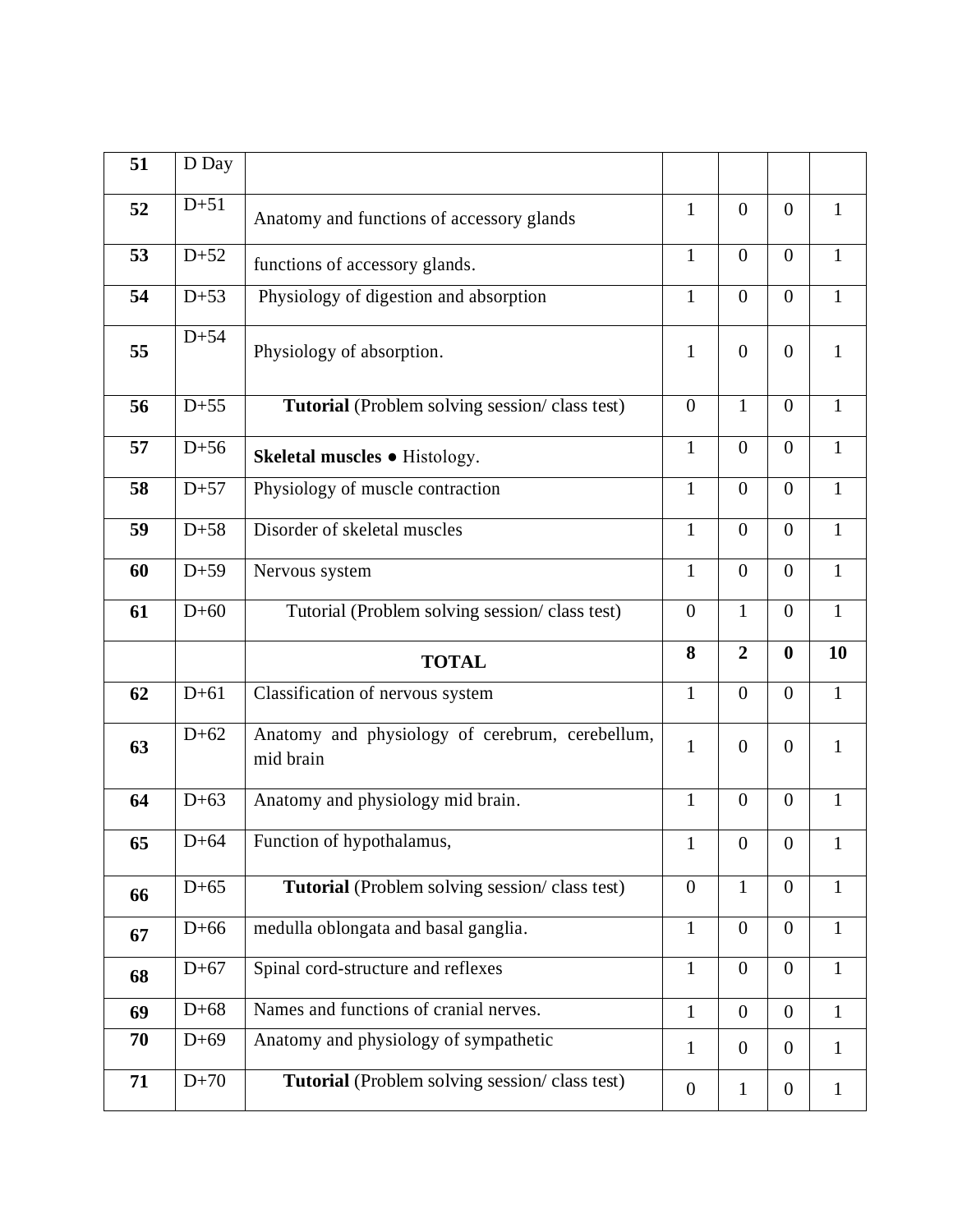|    |        | <b>TOTAL</b>                                    | 8                | $\overline{2}$   | $\boldsymbol{0}$ | 10           |
|----|--------|-------------------------------------------------|------------------|------------------|------------------|--------------|
| 72 | $D+71$ | Parasympathetic nervous system (ANS)            | $\mathbf{1}$     | $\overline{0}$   | $\overline{0}$   |              |
| 73 | $D+72$ | Sense organs - Anatomy and physiology of        | $\mathbf{1}$     | $\overline{0}$   | $\boldsymbol{0}$ | $\mathbf{1}$ |
| 74 | $D+73$ | Eye                                             | $\mathbf{1}$     | $\overline{0}$   | $\overline{0}$   | $\mathbf{1}$ |
| 75 | $D+74$ | Ear                                             | $\mathbf{1}$     | $\overline{0}$   | $\boldsymbol{0}$ | $\mathbf{1}$ |
| 76 | $D+75$ | Tutorial (Problem solving session/class test)   | $\overline{0}$   | $\mathbf{1}$     | $\boldsymbol{0}$ | $\mathbf{1}$ |
| 77 | $D+76$ | Skin                                            | $\mathbf{1}$     | $\overline{0}$   | $\overline{0}$   | $\mathbf{1}$ |
| 78 | $D+77$ | Tongue                                          | $\mathbf{1}$     | $\overline{0}$   | $\boldsymbol{0}$ | $\mathbf{1}$ |
| 79 | $D+78$ | <b>Nose</b>                                     | $\mathbf{1}$     | $\overline{0}$   | $\boldsymbol{0}$ | $\mathbf{1}$ |
| 80 | $D+79$ | <b>Urinary system</b>                           | $\overline{0}$   | $\mathbf{1}$     | $\overline{0}$   | $\mathbf{1}$ |
| 81 | $D+80$ | Tutorial (Problem solving session/class test)   | $\mathbf{1}$     | $\boldsymbol{0}$ | $\boldsymbol{0}$ |              |
|    |        | <b>TOTAL</b>                                    | 8                | $\overline{2}$   | $\boldsymbol{0}$ | 10           |
|    |        |                                                 |                  |                  |                  |              |
| 82 | $D+81$ | Anatomy and physiology of urinary system        | $\mathbf{1}$     | $\overline{0}$   | $\overline{0}$   | $\mathbf{1}$ |
| 83 | $D+82$ | Physiology of urine formation                   | $\mathbf{1}$     | $\overline{0}$   | $\overline{0}$   | $\mathbf{1}$ |
| 84 | $D+83$ | Renin - angiotensin system                      | $\mathbf{1}$     | $\overline{0}$   | $\overline{0}$   | $\mathbf{1}$ |
| 85 | $D+84$ | Clearance tests and micturition                 | $\mathbf{1}$     | $\overline{0}$   | $\overline{0}$   | $\mathbf{1}$ |
| 86 | $D+85$ | Tutorial (Problem solving session/class test)   | $\boldsymbol{0}$ | $\mathbf{1}$     | $\boldsymbol{0}$ | $\mathbf{1}$ |
| 87 | $D+86$ | Endocrine system (Hormones and their functions) | $\mathbf{1}$     | $\overline{0}$   | $\overline{0}$   | $\mathbf{1}$ |
| 88 | $D+87$ | Pituitary gland                                 | $\mathbf{1}$     | $\overline{0}$   | $\overline{0}$   | $\mathbf{1}$ |
| 89 | $D+88$ | Adrenal gland                                   | $\mathbf{1}$     | $\boldsymbol{0}$ | $\overline{0}$   | $\mathbf{1}$ |
| 90 | $D+89$ | Thyroid and parathyroid gland                   | $\mathbf{1}$     | $\overline{0}$   | $\overline{0}$   | $\mathbf{1}$ |
| 91 | $D+90$ | Tutorial (Problem solving session/class test)   | $\boldsymbol{0}$ | $\mathbf{1}$     | $\boldsymbol{0}$ | $\mathbf{1}$ |
|    |        | <b>TOTAL</b>                                    | 8                | $\overline{2}$   | $\boldsymbol{0}$ | 10           |
| 92 | $D+91$ | Pancreas and gonads                             | $\mathbf{1}$     | $\overline{0}$   | $\overline{0}$   | $\mathbf{1}$ |
| 93 | $D+92$ | <b>Reproductive system</b>                      | $\mathbf{1}$     | $\boldsymbol{0}$ | $\overline{0}$   | $\mathbf{1}$ |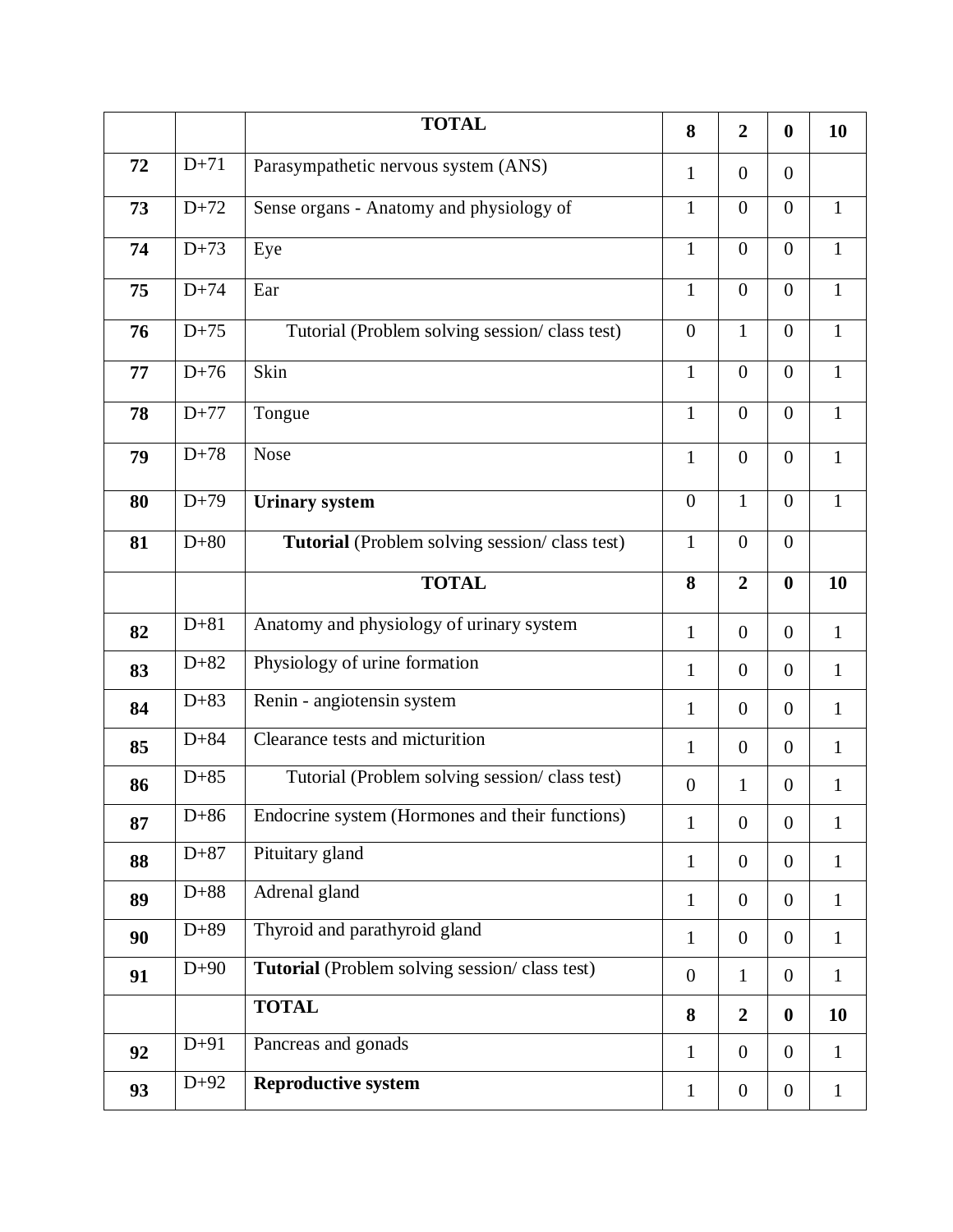| 94 | $D+93$ | Anatomy of male and female reproductive system       |                | $\Omega$ | 0 |  |
|----|--------|------------------------------------------------------|----------------|----------|---|--|
| 95 | $D+94$ | Physiology of menstruation                           |                | $\theta$ | 0 |  |
| 96 | $D+95$ | <b>Tutorial</b> (Problem solving session/class test) | $\overline{0}$ |          | 0 |  |
| 97 | $D+96$ | Spermatogenesis and Oogenesis                        |                | $\Omega$ | 0 |  |
| 98 | $D+97$ | Pregnancy and parturition                            |                | $\Omega$ | 0 |  |
|    |        | <b>Total</b>                                         | 2              | 0        | 0 |  |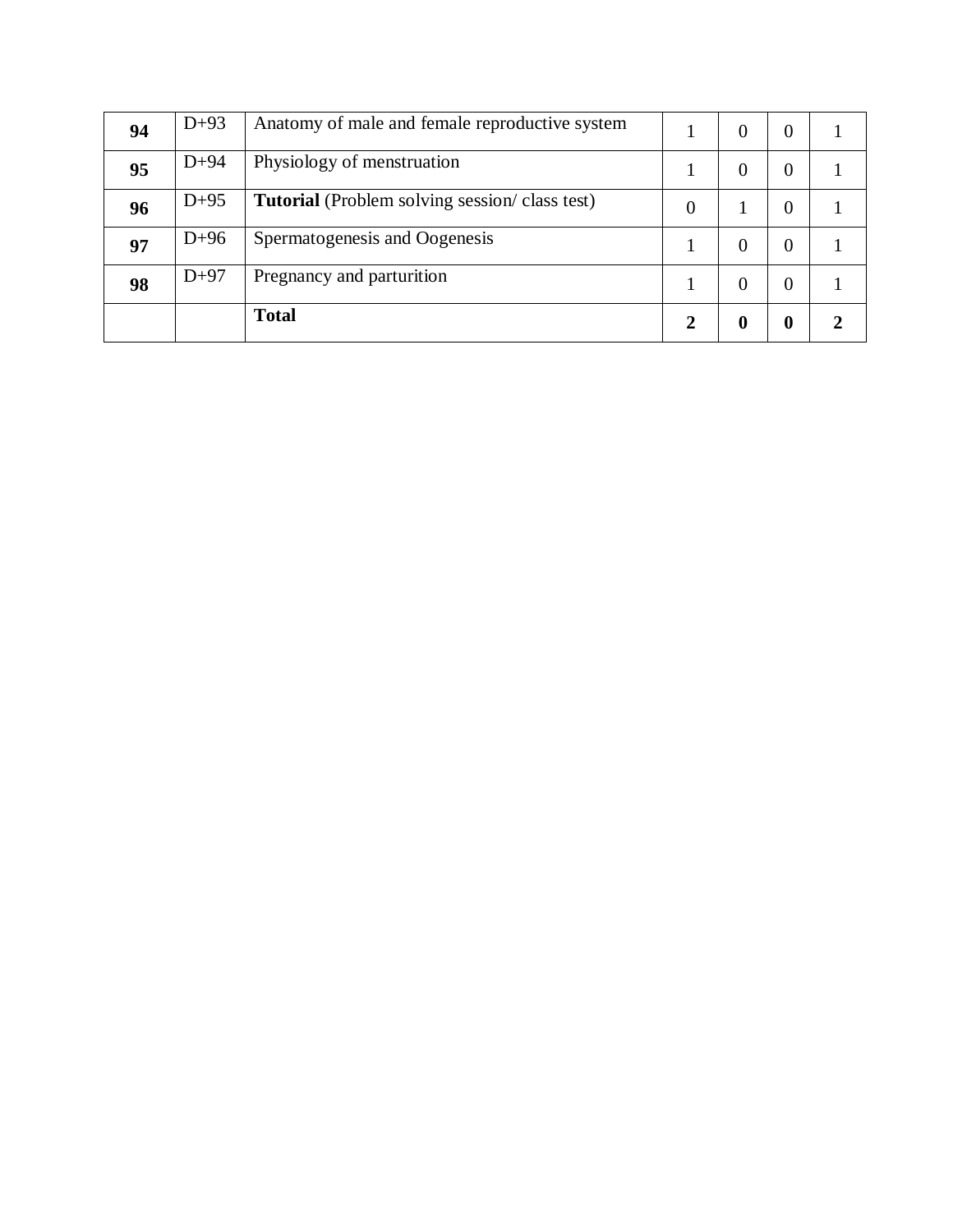

# **MONAD UNIVERSITY**

## Estd.Under U.P. Govt. University Act 23 of 2010 & U/S 2(f) of the U.G.C. Act 1956. N.H.24, Delhi Hapur Road, Village & Post – Kastla, Kasmabad, P.O. Pilkhuwa – 245101, District Hapur (U.P.) India www.monad.edu.in.

# **Course Plan**

## **Program- D. Pharm**

**Semester- I**

**Course ER20-14P HUMAN ANATOMY AND PHYSIOLOGY – PRACTICAL**

## **Session - 2021-22**

| S. No.                  | Day   | <b>Subject</b>                                                          | L              | T                | ${\bf P}$    | <b>Total</b> |
|-------------------------|-------|-------------------------------------------------------------------------|----------------|------------------|--------------|--------------|
| $\mathbf{1}$            | D Day |                                                                         |                |                  |              |              |
| $\overline{2}$          | $D+1$ | To study the compound microscope.                                       | $\Omega$       | $\overline{0}$   | 1            | 1            |
| $\overline{3}$          | $D+2$ | To study the human appendicular skeleton.                               | $\overline{0}$ | $\overline{0}$   | $\mathbf{1}$ | $\mathbf{1}$ |
| $\overline{\mathbf{4}}$ | $D+3$ | To study the bones of human skull.                                      | $\overline{0}$ | $\boldsymbol{0}$ | $\mathbf{1}$ | $\mathbf{1}$ |
| 5                       | $D+4$ | To study the thoracic cage of human body.                               | $\Omega$       | $\overline{0}$   | 1            | $\mathbf{1}$ |
| 6                       | $D+5$ | To study the integumentary and special senses using<br>specimen models. | $\Omega$       | $\overline{0}$   | $\mathbf{1}$ | 1            |
| $\overline{7}$          | $D+6$ | To study the nervous system using specimen and<br>models                | $\Omega$       | $\overline{0}$   | 1            | $\mathbf{1}$ |
| 8                       | $D+7$ | To study the endocrine system using specimens and<br>models.            | $\Omega$       | $\overline{0}$   | $\mathbf{1}$ | $\mathbf{1}$ |
| 9                       | $D+8$ | To demonstrate the function of olfactory nerve.                         | $\theta$       | $\overline{0}$   | $\mathbf{1}$ | $\mathbf{1}$ |
| 10                      | $D+9$ | To examine the different types of taste.                                | $\overline{0}$ | $\overline{0}$   | $\mathbf{1}$ | $\mathbf{1}$ |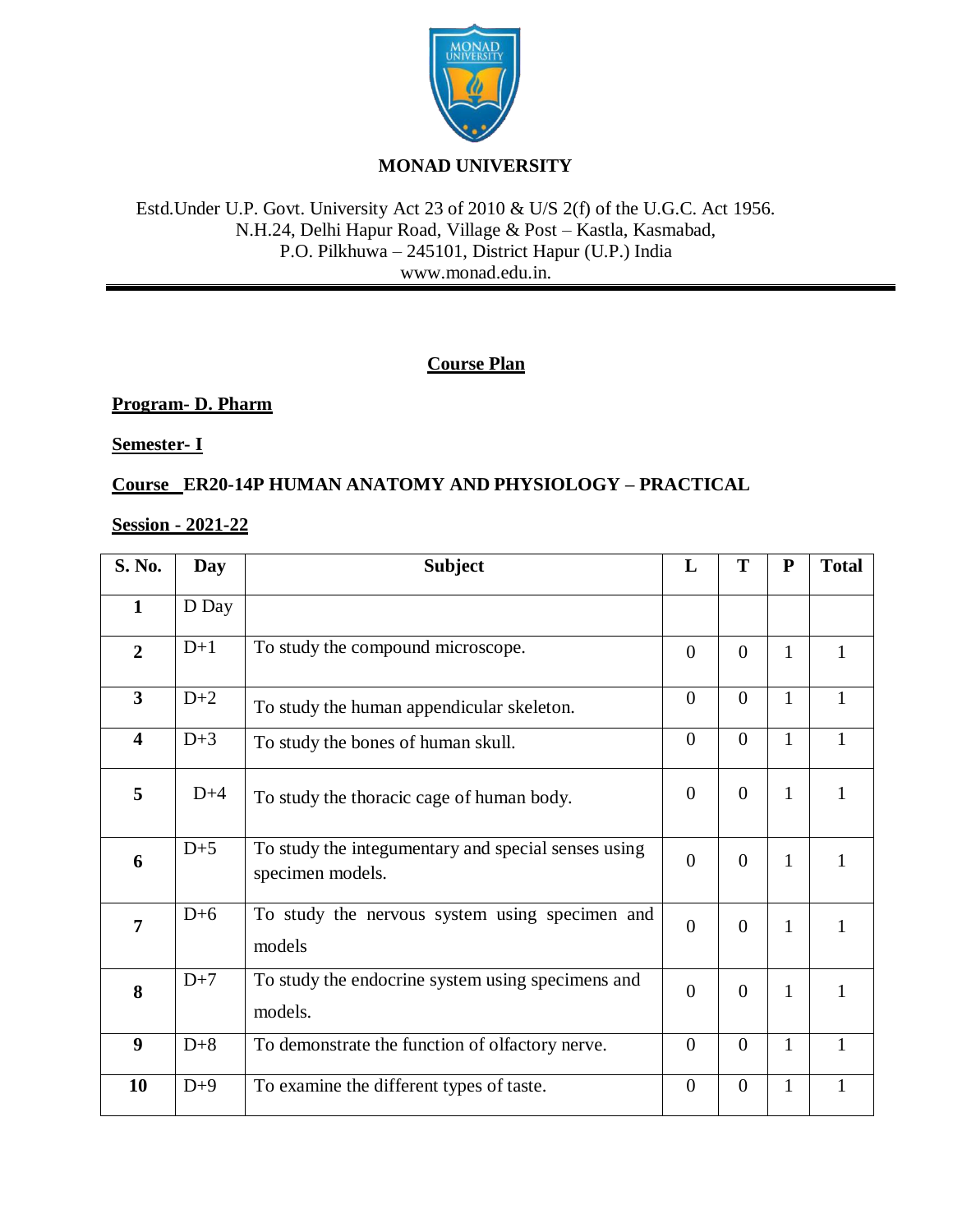| 11 | $D+10$ | To study the structure and function of digestive<br>system                    | $\overline{0}$   | $\overline{0}$   | $\mathbf{1}$     | $\mathbf{1}$ |
|----|--------|-------------------------------------------------------------------------------|------------------|------------------|------------------|--------------|
|    |        | <b>TOTAL</b>                                                                  | $\bf{0}$         | $\bf{0}$         | $\bf{0}$         | 10           |
| 12 | $D+11$ | To study the structure and function of cardiovascular<br>system               | $\overline{0}$   | $\overline{0}$   | $\mathbf{1}$     | $\mathbf{1}$ |
| 13 | $D+12$ | To study the structure and function of urinary system                         | $\mathbf{0}$     | $\overline{0}$   | $\mathbf{1}$     | $\mathbf{1}$ |
| 14 | $D+13$ | To study the structure and function of reproductive<br>system                 | $\overline{0}$   | $\overline{0}$   | $\mathbf{1}$     | $\mathbf{1}$ |
| 15 | $D+14$ | To study the microscopic examination of skeletal and<br>smooth muscle.        | $\overline{0}$   | $\overline{0}$   | $\mathbf{1}$     | $\mathbf{1}$ |
| 16 | $D+15$ | To study the microscopic examination of epithelial<br>tissue.                 | $\overline{0}$   | $\overline{0}$   | $\mathbf{1}$     | $\mathbf{1}$ |
| 17 | $D+16$ | To study the microscopic examination of connective<br>tissue.                 | $\overline{0}$   | $\overline{0}$   | $\mathbf{1}$     | $\mathbf{1}$ |
| 18 | $D+17$ | To study the microscopic examination of nervous<br>tissue and cardiac muscle. | $\overline{0}$   | $\overline{0}$   | $\mathbf{1}$     | $\mathbf{1}$ |
| 19 | $D+18$ | To determine the amount of hemoglobinemia human<br>blood sample.              | $\overline{0}$   | $\theta$         | $\mathbf{1}$     | $\mathbf{1}$ |
| 20 | $D+19$ | To find out the bleeding time of our own blood<br>sample.                     | $\overline{0}$   | $\theta$         | $\mathbf{1}$     | $\mathbf{1}$ |
| 21 | $D+20$ | To find out the clotting time of our own blood<br>sample.                     | $\overline{0}$   | $\boldsymbol{0}$ | 1                | 1            |
|    |        | <b>TOTAL</b>                                                                  | $\bf{0}$         | $\boldsymbol{0}$ | $\boldsymbol{0}$ | 10           |
| 22 | $D+21$ | To estimate the RBC count in our blood by<br>hemocytometer                    | $\overline{0}$   | $\overline{0}$   | $\mathbf{1}$     | $\mathbf{1}$ |
| 23 | $D+22$ | To estimate the WBC count in our blood by<br>hemocytometer                    | $\overline{0}$   | $\overline{0}$   | $\mathbf{1}$     | $\mathbf{1}$ |
| 24 | $D+23$ | Determination of erythrocyte sedimentation rate<br>(ESR)                      | $\overline{0}$   | $\overline{0}$   | $\mathbf{1}$     | $\mathbf{1}$ |
| 25 | $D+24$ | To determine the blood pressure of your body by                               | $\boldsymbol{0}$ | $\boldsymbol{0}$ | $\mathbf{1}$     | $\mathbf{1}$ |